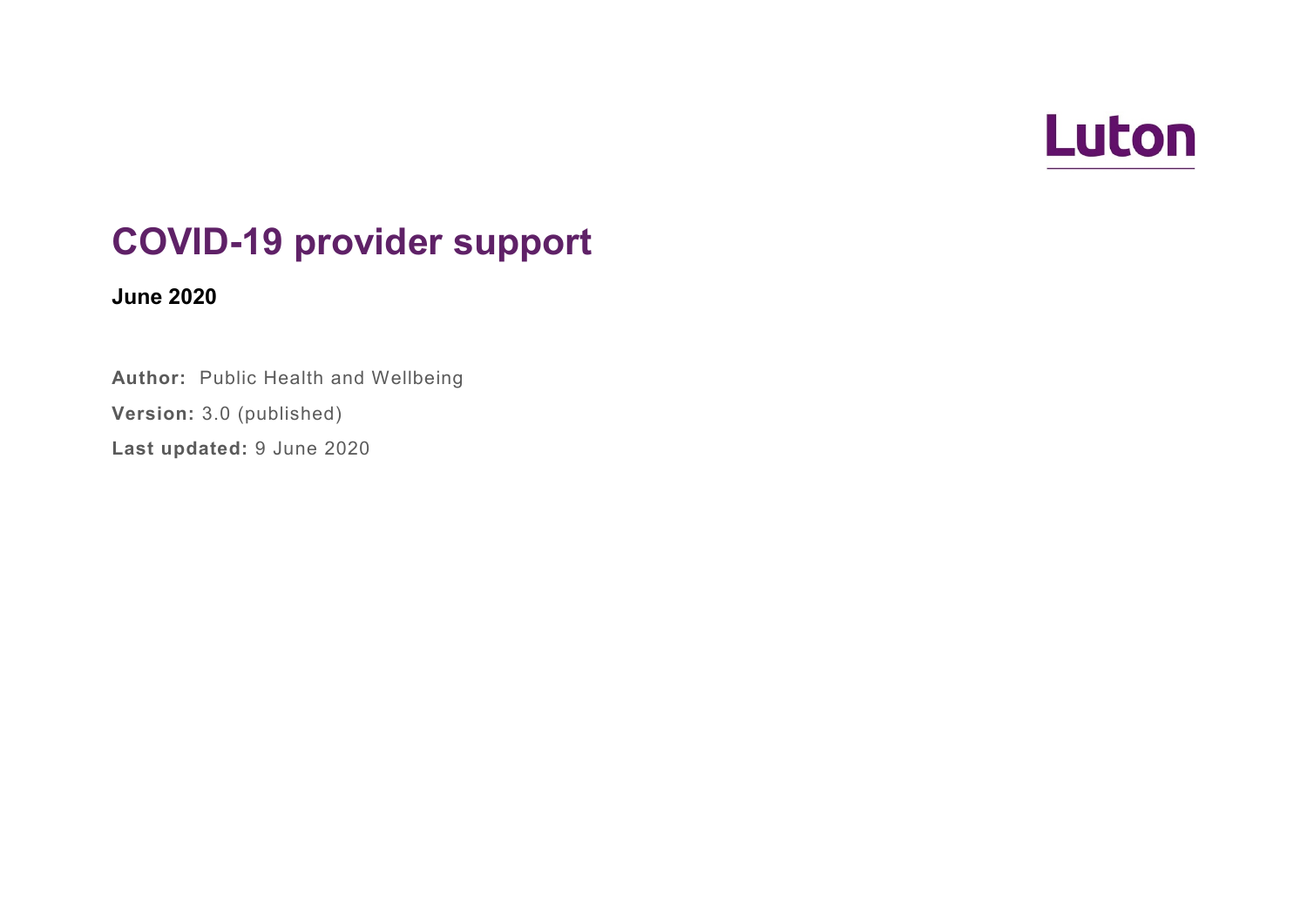Support to providers that the local authority has contracts with

|                       | <b>Domiciliary Care</b>                                                                                                                                                                                                                                                                                                                                                                                                                                                                                                                                                                                                                                                                                                                                                   | <b>Residential Care</b>                                                                                                                                                                                                                                                                                                                                                                                                                                                                                                                                                                                                                                                                                                                                                         | <b>Other Provision</b>                                                                                                                                                                                                                                                                                                                                                                                 |
|-----------------------|---------------------------------------------------------------------------------------------------------------------------------------------------------------------------------------------------------------------------------------------------------------------------------------------------------------------------------------------------------------------------------------------------------------------------------------------------------------------------------------------------------------------------------------------------------------------------------------------------------------------------------------------------------------------------------------------------------------------------------------------------------------------------|---------------------------------------------------------------------------------------------------------------------------------------------------------------------------------------------------------------------------------------------------------------------------------------------------------------------------------------------------------------------------------------------------------------------------------------------------------------------------------------------------------------------------------------------------------------------------------------------------------------------------------------------------------------------------------------------------------------------------------------------------------------------------------|--------------------------------------------------------------------------------------------------------------------------------------------------------------------------------------------------------------------------------------------------------------------------------------------------------------------------------------------------------------------------------------------------------|
| Support being offered | Average payments in place<br>$\bullet$<br>from 1 April $2020 - 30$<br><b>June 2020</b><br>Payment for additional<br>$\bullet$<br>packages taken in addition<br>to average hours<br>Increased hospital<br>discharge provision in<br>place from 1 April 2020 -<br>30 June 2020. Paid at<br>base rates +20% with a<br>hospital discharge pathway<br>in place<br>In borough inflationary<br>increases made in April<br>separate and distinct from<br>additional temporary<br>support<br>Open door policy to<br>$\bullet$<br>discuss requirements with<br>providers on financial<br>sustainability and<br>additional requirements<br><b>Care Act easements</b><br>$\bullet$<br>agreed and implemented<br>upon request<br>Teleconferences held three<br>times a week until mid- | Additional 10% being<br>$\bullet$<br>made on standard base<br>rates for in borough<br>provision from 19 March<br>2020 - 30 June 2020 on<br>Luton Commissioned beds,<br>inclusive of short stays<br>Payment for voids of Luton<br>commissioned beds from<br>19 March - 30 June 2020<br>Additional 6% being made<br>on standard base rates for<br>out of borough provision<br>from 19 March $2020 - 30$<br>June 2020 on Luton<br><b>Commissioned beds</b><br>Additional hours of support<br>$\bullet$<br>approved, if required<br>In borough inflationary<br>increases made in April<br>separate and distinct from<br>additional temporary<br>support<br>Open door policy to discuss<br>requirements with providers<br>on financial sustainability<br>and additional requirements | Implemented a system<br>where providers email a<br>dedicated email address<br>every week and provide us<br>with details of their current<br>stock levels and if they<br>have any current confirmed<br>or suspected cases<br>Worked in conjunction with<br><b>Procurement and</b><br>Transport to source and<br>provide adequate supplies<br>of PPE<br>Financial support currently<br>being implemented |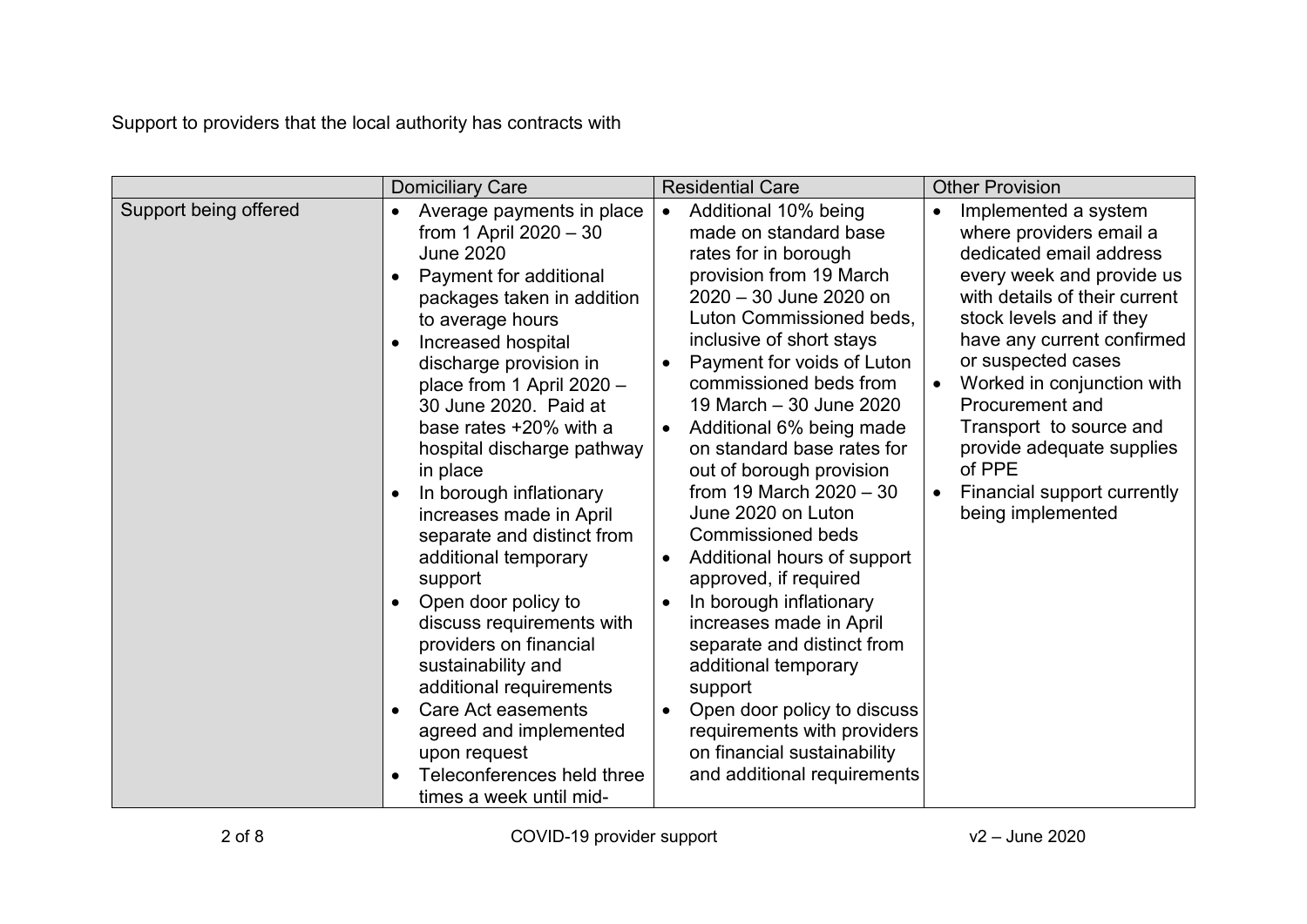| <b>Domiciliary Care</b>                                                                                                                                                                                                                                                                                                                                                                                                                                                                                                                                                                                                                                                                                                                                                                                                                                             | <b>Residential Care</b>                                                                                                                                                                                                                                                                                                                                                                                                                                                                                                                                                                                                                                                                                                                                                                                                             | <b>Other Provision</b> |
|---------------------------------------------------------------------------------------------------------------------------------------------------------------------------------------------------------------------------------------------------------------------------------------------------------------------------------------------------------------------------------------------------------------------------------------------------------------------------------------------------------------------------------------------------------------------------------------------------------------------------------------------------------------------------------------------------------------------------------------------------------------------------------------------------------------------------------------------------------------------|-------------------------------------------------------------------------------------------------------------------------------------------------------------------------------------------------------------------------------------------------------------------------------------------------------------------------------------------------------------------------------------------------------------------------------------------------------------------------------------------------------------------------------------------------------------------------------------------------------------------------------------------------------------------------------------------------------------------------------------------------------------------------------------------------------------------------------------|------------------------|
| May, now held twice<br>weekly<br>Calls have been utilised to<br>$\bullet$<br>provide advice and support<br>on signposting to staff<br>bereavement and general<br>mental health support,<br>details of suppliers of PPE,<br>infection control, hospital<br>discharges, funding and<br>support in place for<br>management.<br>Additional professional<br>$\bullet$<br>support provided, including<br><b>Infection Control Leads</b><br>and Skills for Care<br>Weekly telephone calls to<br>ensure adequate supply of<br>PPE and to address any<br>concerns<br>In excess of 50 information<br>$\bullet$<br>bulletins circulated<br>referring to important<br>sources of information and<br>guidance<br>Advice on fast track<br>$\bullet$<br>employment, recruitment<br>and reduced care support<br>plan.<br>Suspended quality visits so<br>that they could concentrate | In borough inflationary<br>increases made in April<br>separate and distinct from<br>additional temporary<br>support<br><b>Block purchasing</b><br>$\bullet$<br>arrangements in place for a<br>minimum of six months to<br>provide stability<br>Weekly teleconferencing<br>with guest speakers from<br><b>Clinical Commissioning</b><br><b>Group and Public Health</b><br>professionals (including<br>Skills for Care and CQC)<br>Information given included:<br>- PPE updates on supplies and<br>ordering<br>- Infection control advice and<br>guidance<br>- DoLS advice on guidance on<br>new COVID-19 legislation<br>- Medication advice and<br>guidance on new COVID-19<br>legislation<br>- Signposting to mental health<br>support services for homes<br>suffering deaths of residents<br>- Testing and tracking<br>information |                        |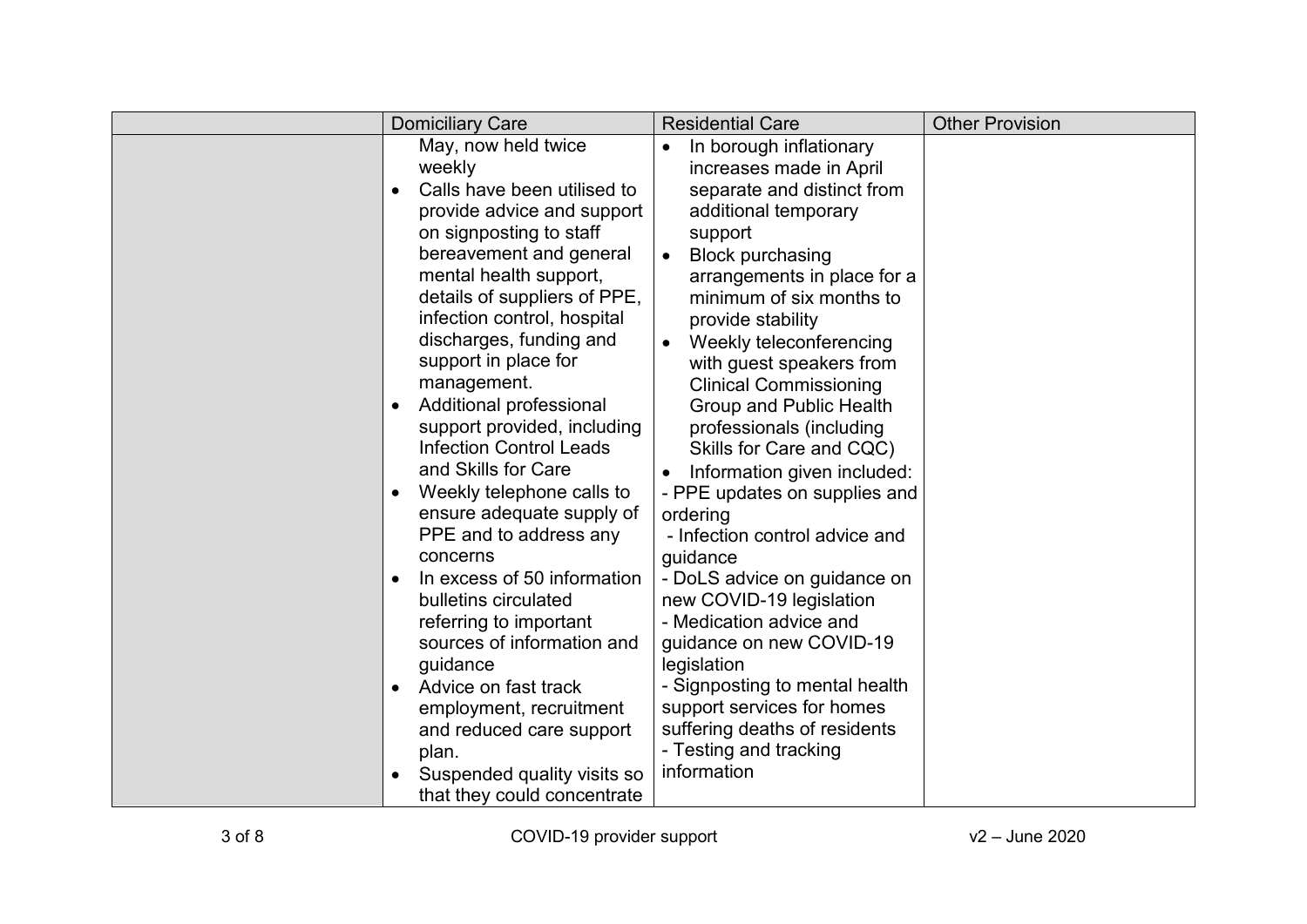| <b>Domiciliary Care</b>                                                                                                                                                                                                                                                                                                                                                                                                                                                                                                                                                                                                                                                                                                                                                                                                                                                    | <b>Residential Care</b>                                                                                                                                                                                                                                                                                                                                                                                                                                                                                                                                                                                                                                                                                                                                                                                                                                                     | <b>Other Provision</b> |
|----------------------------------------------------------------------------------------------------------------------------------------------------------------------------------------------------------------------------------------------------------------------------------------------------------------------------------------------------------------------------------------------------------------------------------------------------------------------------------------------------------------------------------------------------------------------------------------------------------------------------------------------------------------------------------------------------------------------------------------------------------------------------------------------------------------------------------------------------------------------------|-----------------------------------------------------------------------------------------------------------------------------------------------------------------------------------------------------------------------------------------------------------------------------------------------------------------------------------------------------------------------------------------------------------------------------------------------------------------------------------------------------------------------------------------------------------------------------------------------------------------------------------------------------------------------------------------------------------------------------------------------------------------------------------------------------------------------------------------------------------------------------|------------------------|
| on ensuring that they are<br>able to continue to provide<br>safe care during the<br>pandemic<br>Supported providers to<br>$\bullet$<br>obtain NHS mail including<br>to support to complete<br>paperwork and provide<br><b>ODS</b> codes<br><b>Suspended ECM</b><br>$\bullet$<br>Monitoring through<br>CM2000 as clients and<br>family members expressed<br>concerns regarding carers<br>using their phone<br>Risk management tool<br>$\bullet$<br>developed to support the<br>market and capacity<br>Welfare checks in place for<br>$\bullet$<br>individuals with cancelled<br>calls<br>Letter circulated to all<br>$\bullet$<br>individuals in receipt of<br>care with council contact<br>numbers<br>Implemented a system<br>where providers email a<br>dedicated email address<br>every week and provide us<br>with details of their current<br>stock levels and if they | - Social worker care home<br>alignment<br>- GP alignments and clinical<br>support available<br>- Out of hours services<br>- Sharing best<br>practice/government updates<br>In excess of 50 information<br>bulletins circulated referring<br>to important sources of<br>information and guidance<br>Support offered to care<br>$\bullet$<br>providers in getting all care<br>home providers in Luton on<br><b>NHS Mail</b><br>Three weekly calls to all<br>$\bullet$<br>providers gathering Intel on<br>staff isolation, COVID-19<br>cases, deaths and any<br>issues for concerns<br>Infection control site visits<br>to providers to ensure<br>compliance and offering<br>support and advice<br>Support to hospital to<br>$\bullet$<br>discharge<br>Supported to access<br>$\bullet$<br>webinars for training<br>around infection control by<br><b>SCIE/Skills for Care</b> |                        |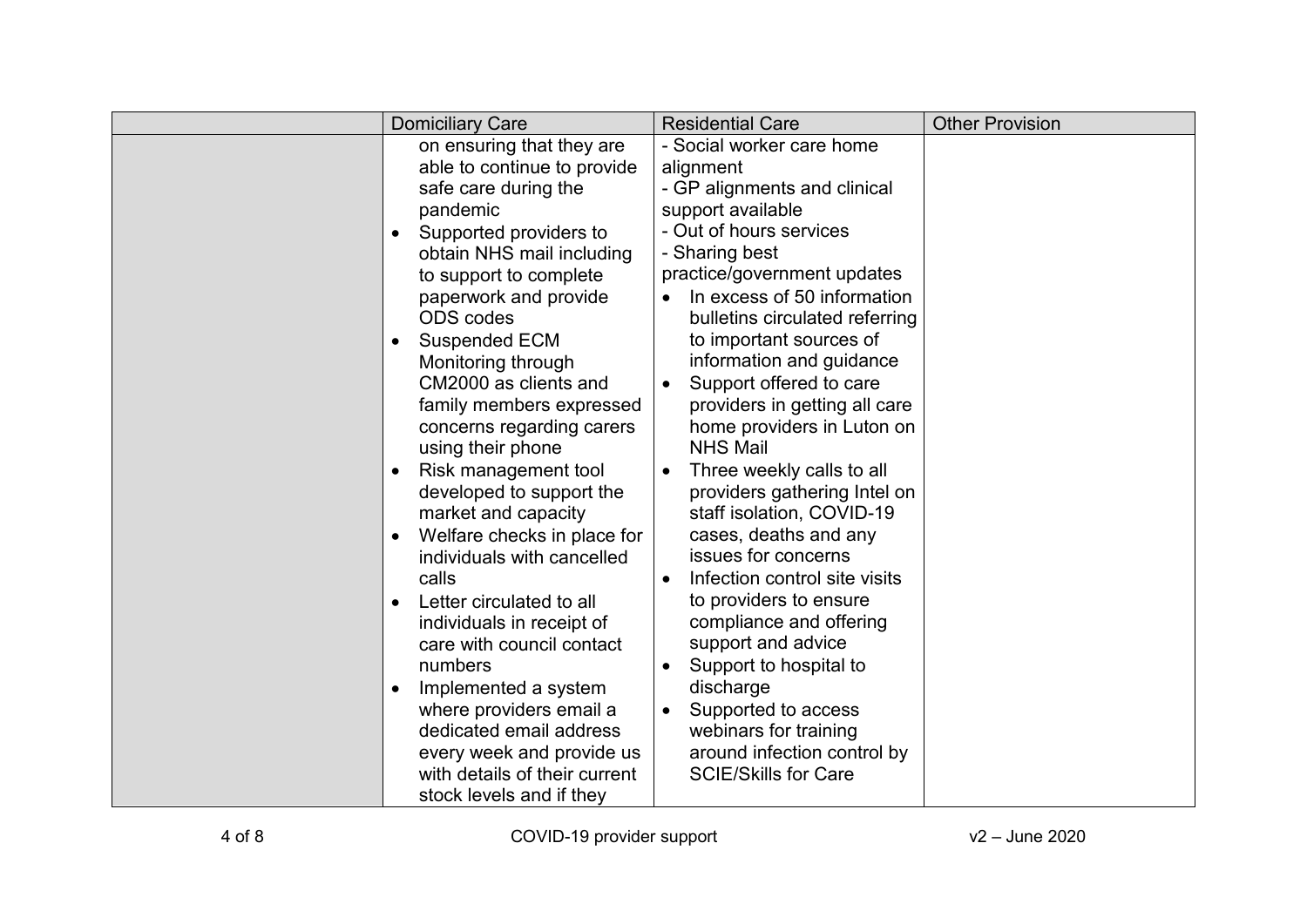|           | <b>Domiciliary Care</b>                                                                                                                                                    | <b>Residential Care</b>                                                                                                                                                                                                                                                                                                                                                                                                                                                                                                                                                                                                                                                                                                                                                         | <b>Other Provision</b> |
|-----------|----------------------------------------------------------------------------------------------------------------------------------------------------------------------------|---------------------------------------------------------------------------------------------------------------------------------------------------------------------------------------------------------------------------------------------------------------------------------------------------------------------------------------------------------------------------------------------------------------------------------------------------------------------------------------------------------------------------------------------------------------------------------------------------------------------------------------------------------------------------------------------------------------------------------------------------------------------------------|------------------------|
| $\bullet$ | have any current confirmed<br>or suspected cases<br>Worked in conjunction with<br><b>Procurement and</b><br>Transport to source and<br>provide adequate supplies<br>of PPE | Supported to access End of<br>$\bullet$<br>Life training<br>Protection Plans put in<br>$\bullet$<br>place for at risk providers<br>where indicators evidence<br>that there has been a<br>decline in quality.<br>Develop wrap around<br>approach with Health<br>Dropping off urgent PPE<br>supplies<br>Support to access and<br>complete NHS Capacity<br>Tracker Voids/COVID-<br>data and the ASC Infection<br>control return<br>Implemented a system<br>where providers email a<br>dedicated email address<br>every week and provide us<br>with details of their current<br>stock levels and if they<br>have any current confirmed<br>or suspected cases<br>Worked in conjunction with<br><b>Procurement and Transport</b><br>to source and provide<br>adequate supplies of PPE |                        |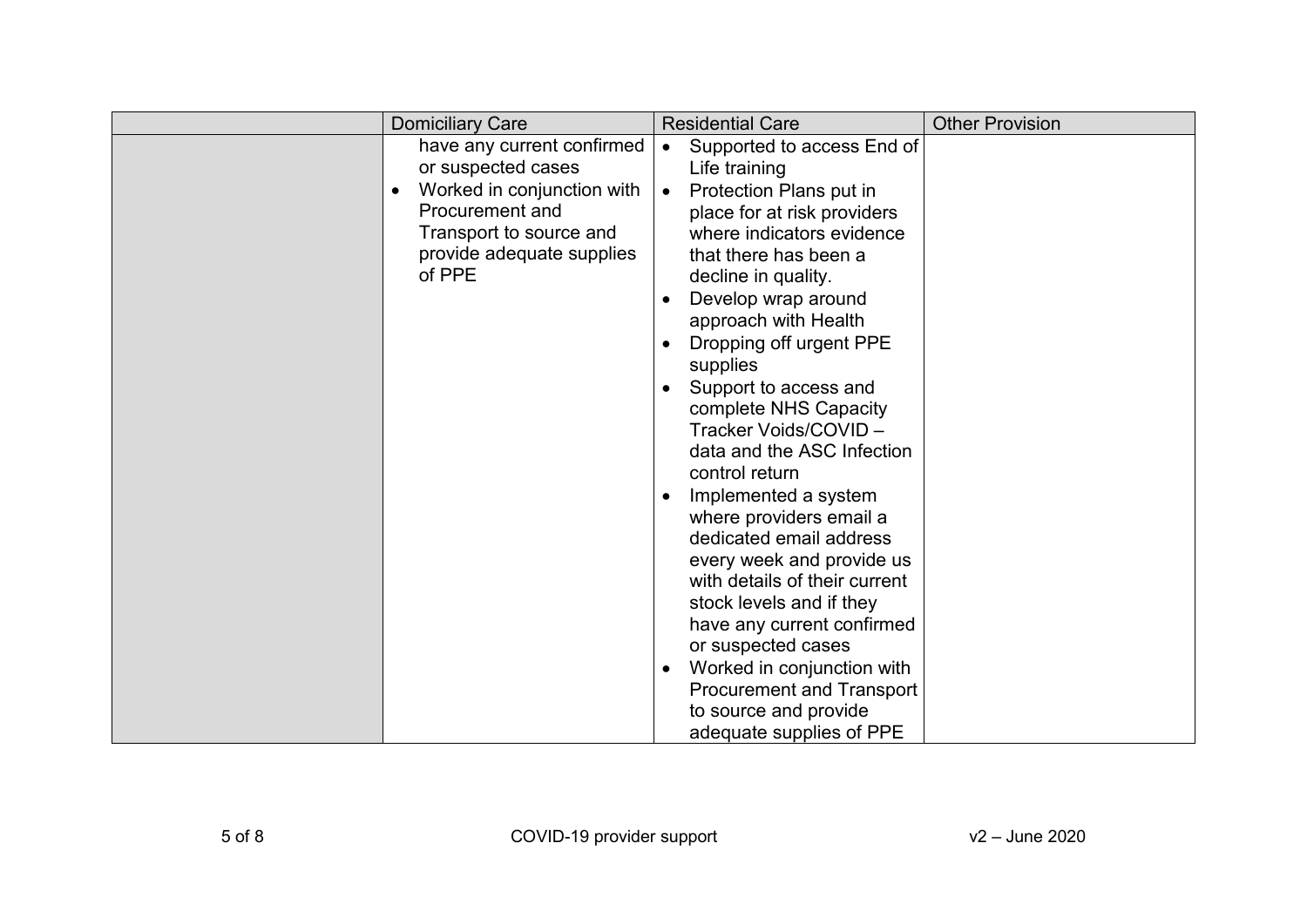<span id="page-5-0"></span>

|                                                                                                                           | <b>Domiciliary Care</b>                                                                                                                                                                                                                                                                                                                                               | <b>Residential Care</b>                                                                                                                                                                                                                                                                                                                                               | <b>Other Provision</b>                                                                                                                                                                                                                                                                                                                                                                                                                                                                                                                                                                                                                                                       |
|---------------------------------------------------------------------------------------------------------------------------|-----------------------------------------------------------------------------------------------------------------------------------------------------------------------------------------------------------------------------------------------------------------------------------------------------------------------------------------------------------------------|-----------------------------------------------------------------------------------------------------------------------------------------------------------------------------------------------------------------------------------------------------------------------------------------------------------------------------------------------------------------------|------------------------------------------------------------------------------------------------------------------------------------------------------------------------------------------------------------------------------------------------------------------------------------------------------------------------------------------------------------------------------------------------------------------------------------------------------------------------------------------------------------------------------------------------------------------------------------------------------------------------------------------------------------------------------|
| Total spent <sup>1</sup> to date since on supporting providers the local                                                  |                                                                                                                                                                                                                                                                                                                                                                       | £491,385                                                                                                                                                                                                                                                                                                                                                              |                                                                                                                                                                                                                                                                                                                                                                                                                                                                                                                                                                                                                                                                              |
| authority has contracts with in response to COVID-19 (not<br>including Personal Protective Equipment or Infection Control |                                                                                                                                                                                                                                                                                                                                                                       |                                                                                                                                                                                                                                                                                                                                                                       |                                                                                                                                                                                                                                                                                                                                                                                                                                                                                                                                                                                                                                                                              |
| Grant)                                                                                                                    |                                                                                                                                                                                                                                                                                                                                                                       |                                                                                                                                                                                                                                                                                                                                                                       |                                                                                                                                                                                                                                                                                                                                                                                                                                                                                                                                                                                                                                                                              |
|                                                                                                                           | Support to providers that the local authority does not have contracts with                                                                                                                                                                                                                                                                                            |                                                                                                                                                                                                                                                                                                                                                                       |                                                                                                                                                                                                                                                                                                                                                                                                                                                                                                                                                                                                                                                                              |
| Support being offered                                                                                                     | Implemented a system<br>$\bullet$<br>where providers email a<br>dedicated email address<br>every week and provide us<br>with details of their current<br>stock levels and if they<br>have any current confirmed<br>or suspected cases<br>Worked in conjunction with<br>$\bullet$<br>Procurement and<br>Transport to source and<br>provide adequate supplies<br>of PPE | Implemented a system<br>$\bullet$<br>where providers email a<br>dedicated email address<br>every week and provide us<br>with details of their current<br>stock levels and if they<br>have any current confirmed<br>or suspected cases<br>Worked in conjunction with<br>$\bullet$<br>Procurement and<br>Transport to source and<br>provide adequate supplies<br>of PPE | All services contacted to<br>$\bullet$<br>identify point of contact<br><b>Business Contingency</b><br>$\bullet$<br><b>Plans and Service User</b><br>lists obtained to support in<br>assessment of risk<br>All providers issued with a<br>letter to send to individuals<br>they support with council<br>contact details<br>Implemented a system<br>where providers email a<br>dedicated email address<br>every week and provide us<br>with details of their current<br>stock levels and if they<br>have any current confirmed<br>or suspected cases<br>Worked in conjunction with<br><b>Procurement and</b><br>Transport to source and<br>provide adequate supplies<br>of PPE |

l

 $1$  Spent = funding or support has already reached providers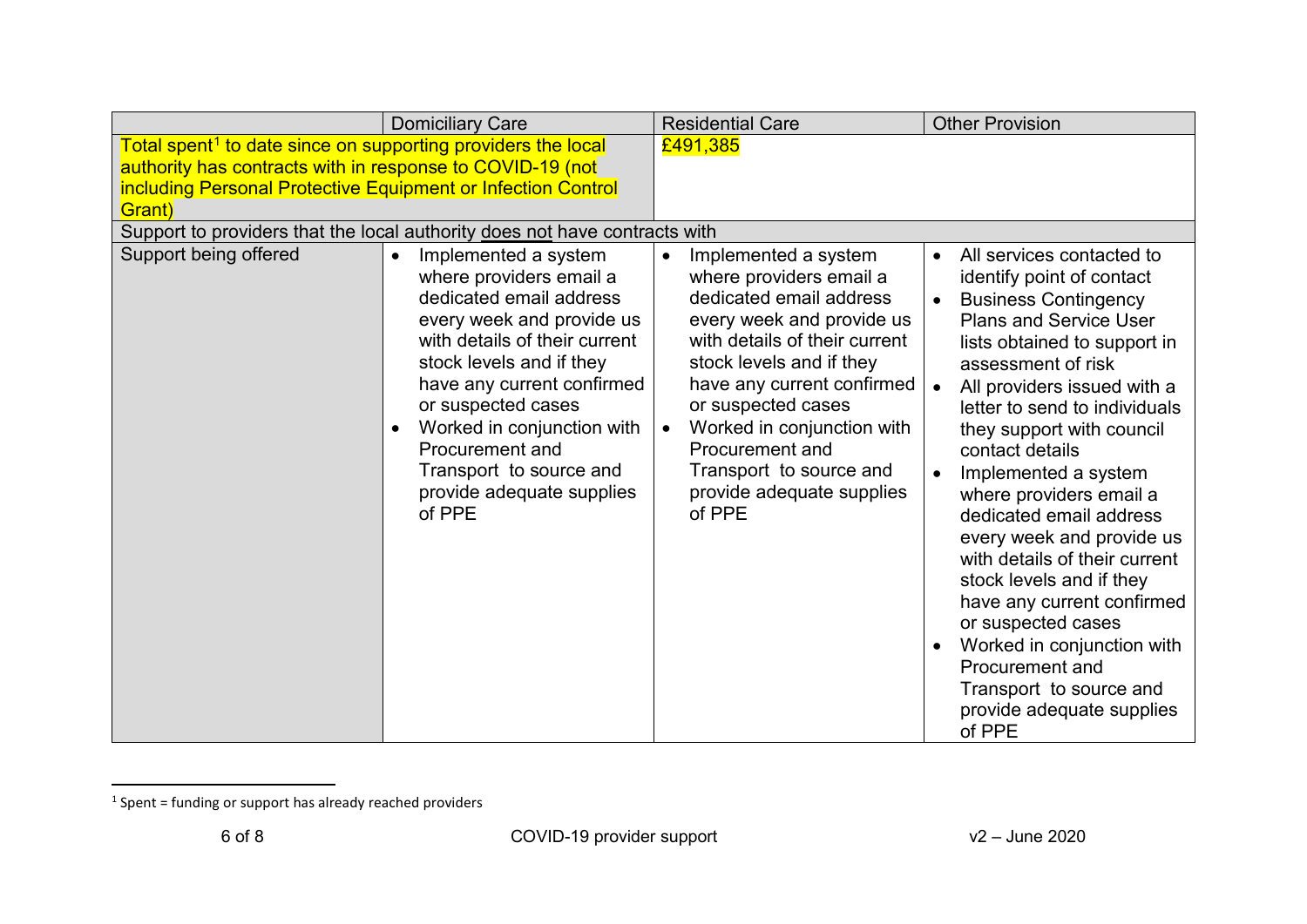| <b>Domiciliary Care</b> | Residential Care | <b>Other Provision</b>                                                                                                                                                                                                                                                                                                                                                                                                                                                                                                                                                                                                                                                                                                                                 |
|-------------------------|------------------|--------------------------------------------------------------------------------------------------------------------------------------------------------------------------------------------------------------------------------------------------------------------------------------------------------------------------------------------------------------------------------------------------------------------------------------------------------------------------------------------------------------------------------------------------------------------------------------------------------------------------------------------------------------------------------------------------------------------------------------------------------|
|                         |                  | Weekly updates regarding<br>any cases of COVID-19 or<br>if any care had been<br>cancelled due to COVID-<br>19<br><b>Lead Commissioner and</b><br>Social Care professional<br>identified as single point of<br>contact for support and<br>resolution of queries<br>Mutual aid letter sent to<br><b>Direct Payment agencies</b><br>Government guidance and<br>important information<br>circulated<br>Weekly email to all<br>agencies to advise of<br>the appropriate route to<br>acquire PPE<br>Identification of self-<br>funders who may<br>require support in the<br>event of provider<br>breakdown<br>Regular<br>teleconferencing with<br><b>Direct Payment Support</b><br>Service, Housing<br><b>Related Support and</b><br><b>Supported Living</b> |
|                         |                  | providers                                                                                                                                                                                                                                                                                                                                                                                                                                                                                                                                                                                                                                                                                                                                              |